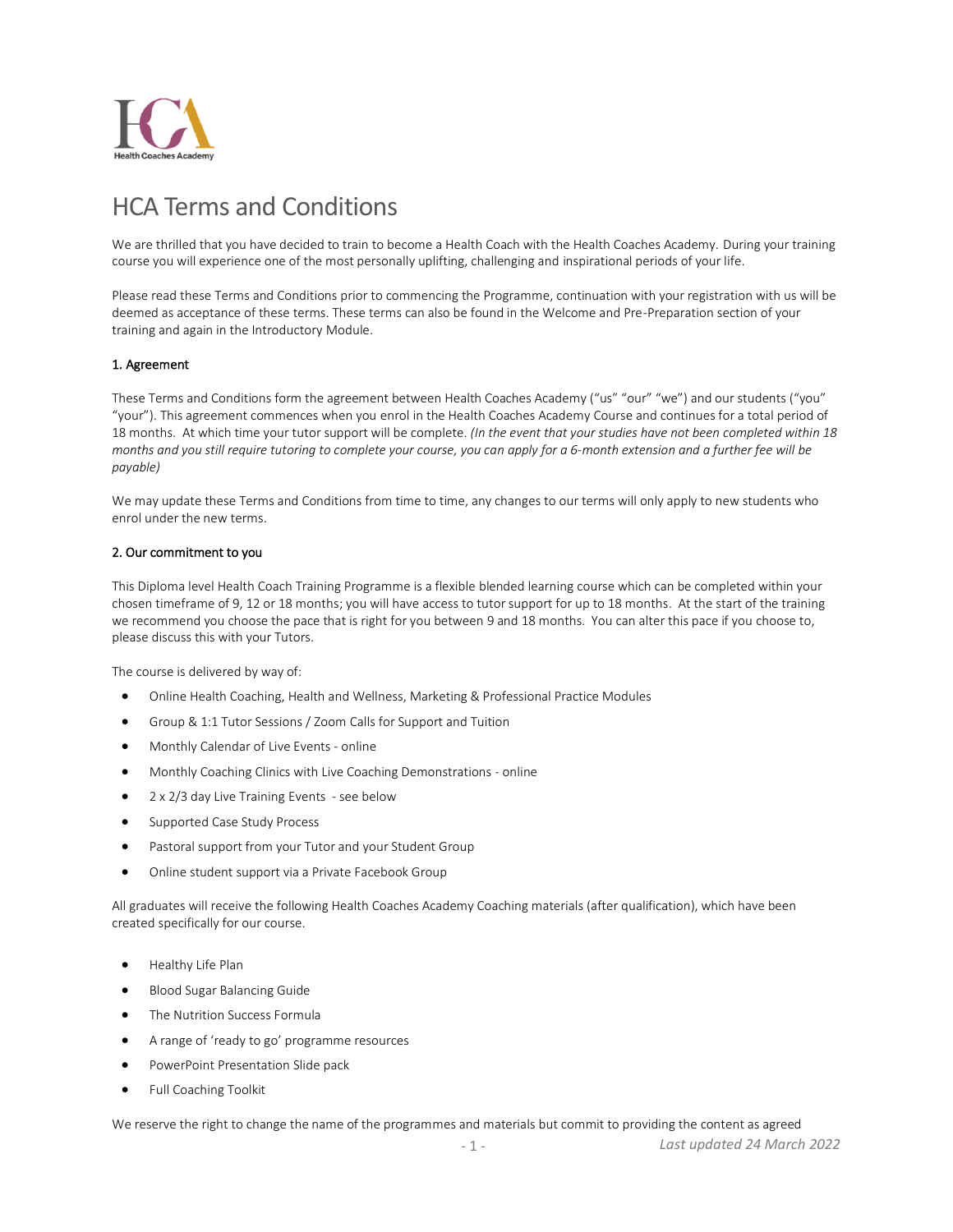### 2 & 3 Day Live Training

Your course includes two x 2 or 3 day live training events with live coaching demonstrations and opportunities for you to practice coaching. This is an integral and important part of the training and provides valuable additional knowledge and skills development; it is therefore highly recommended that students take part in order to benefit from the full value of their training and contributes towards the live hours' requirement of 90 hours. Attendance at two live events is included in your course fees, should you wish to attend any further 2/3 day live events you will be notified of the nominal cost when bookings are opened.

- 3 day live in-person events run in the UK 2 x per annum and 1 x 2 day per online event per annum
- 3 day live in-person events run in South Africa 1 x per annum plus 1 x 2 day online event per annum

COVID UPDATE: In the event of further COVID restrictions, live training in South Africa will revert to online.

#### 3. Enrolment and Commencement

Once we receive your registration form and acceptance of our offer letter and payment of either the deposit or payment in full, we will send you an official welcome email into the course, confirming that your application is complete and giving you access to the Welcome section of the course.

You will also be introduced to your tutors and get access to the Student Facebook Group as soon as you are enrolled so can you feel part of the community straight away.

Your initial point of contact is via [studentsupport@healthcoachesacademy.com](mailto:alison@healthcoachesacademy.co.za) during the registration and onboarding process.

#### 4. Your commitment to us

4.1 The Health Coaches Academy Health Coaching Course requires a commitment of time, co-operation, and participation. The Health Coaches Academy Health Coaching Course runs for 9, 12 or 18 months. It is our experience that to successfully complete The Health Coaches Academy There are approximately 600 total notional hours (which includes tuition, case study work, reading and research) naturally some may take longer, and others may take less time to complete each module. There is no right, or wrong way and the course is designed to be flexible. It is a requirement that you complete 90 hours of live contact hours with the training and tutor team: These include the following: Coaching clinics, tutor sessions, live webinars and the 2/3-day events and group discussions.

4.2 You acknowledge that undertaking the Health Coaches Academy Health Coaching Course may at times be personally challenging and you will not knowingly undertake the course if you believe that you will not respond well to self-reflection, personal growth, and constructive feedback. Our pastoral care team is there to support you, so reach out to them for additional support if required.

4.3 For the 18-month period that you are enrolled, you have access to monthly tutor sessions; whilst all other events are recorded (webinars and coaching clinics) for those who cannot attend live, these tutor sessions are *not* recorded and you are encouraged to attend live; however, we reserve the right to record these sessions if necessary. We reserve the right to record any live sessions within the course to use them for training or marketing purposes and curriculum improvements.

4.4 It is highly recommended that you be on every tutor session or call possible (1 x per month) for your optimal growth and learning.

# 5. Your commitment to each other

5.1 You acknowledge that you are undertaking an adult learning process and that everyone has individual approaches to learning and participation. You acknowledge that, whilst extremely rare, there are times when you or other students will have a difference of opinion or values, and that you will deal with those differences with dignity and respect for yourself and others.

5.2 Throughout the course there will be instances where students coach each other in Tripod or other groups sessions. You will treat your coaching partners with confidentiality, respect and professionalism.

5.3 The Health Coaches Academy cannot be held responsible for the connection between you and your fellow students. Any breakdown in communication or engagement between you is to be dealt with respectfully and privately, just as it would be with a coaching client and that the Academy will not intervene in that relationship unless gross misconduct is reported.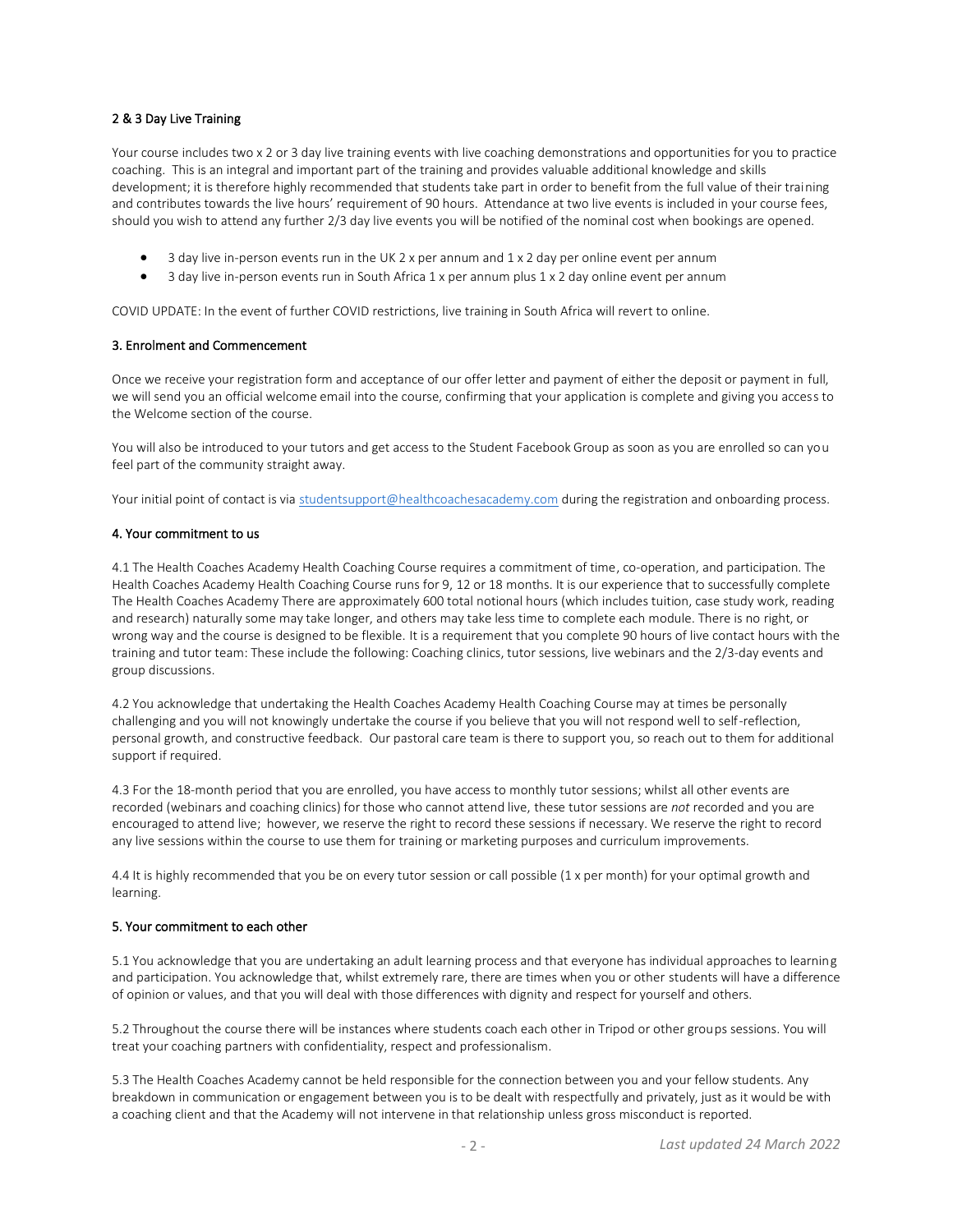#### 6. Participation requirements

6.1 Students agree to participate in the Health Coaches Academy Course (including use of the Online Platform ("the Learning Platform") and Facebook group in good faith and in a way that will not bring disrepute or cause reputational or other damage to the Health Coaches Academy.

6.2 You agree that you will not upload or provide content in the HCA community which is:

- 1. defamatory, fraudulent, unlawful, threatening, intimidating, harassing, disrespectful, inappropriate, harmful, hateful, abusive, tortious, obscene, invasive of another's privacy, sexist, racist, homophobic, violent or degrading.
- 2. infringes the intellectual or other proprietary interests of third parties.
- 3. contains spam, chain letters, pyramid and other such selling and marketing schemes, computer viruses, computer code, files or programs or other harmful components that are designed to interrupt, destroy, change, or limit the functionality of the Site or any other computer software, hardware or other electronic equipment, information which in any way impinges on another user's use or enjoyment of the Site or otherwise breaches or encourages other users to breach these Terms and Conditions.
- 4. violates any law; or
- 5. encourages or incites any other person to engage in any of the above behaviour;

6.3 Students also agree not to:

- 1. Use technology or other means that is not authorised by the Owner to access the Site;
- 2. Use or launch any automated system, including without limitation, "robots," "spiders," or "offline readers," to access the Site.
- 3. Attempt to, or introduce viruses or any other computer code, files or programs that may interrupt, destroy, or limit the functionality of the Site or the Facebook Page.
- 4. Gain or attempt to gain unauthorized access to the Site or Facebook Page/Group including the networks or user accounts; or
- 5. Attempt to or engage in conduct that damages, disables, overburdens, or impairs the Site, Facebook Page/Group, servers, or networks.

### 7. Your financial commitment

7.1 In order to secure your commitment to the Health Coaches Academy Health Coaching Course we require a deposit to be paid at the time of enrolment. Your deposit is retained and deducted from your course fee. Your deposit is non-refundable. Please refer to your student offer letter to see your financial obligations.

7.2 A deposit is not required where payment is made in full at the time of enrolment. Please refer to your student offer letter for details of your fees.

7.3 Alternatively, we accept payment by payment plan by way of 9 or 12 instalments, paid monthly by direct debit. Your first payment is due 14 days before the start of your course and that will be your regular payment date for each monthly payment thereafter.

7.4 All agreed payments (whether upfront or via payment plan) are due 14 days prior to the official start date of the course.

7.5 Other costs: While we provide you with all the course materials you need, students are responsible for their own personal costs associated with participating in group training calls, (cost of a local call/higher from mobiles or free via Zoom) and transport and accommodation if required for the 2/3-day live training (in person events). Students are also responsible for purchasing the recommended reading books (maximum 5 books) at their own expense. Because most of this course is delivered online, reliable access to WIFI will be required to access calls, the learning platform for the curriculum and to download and upload assessment criteria.

### 8. Transferring and Withdrawing

8.1 We conduct our services in accordance with, and you have the rights as provided by, the British Consumer Law ("the law"). Under the law, we are not required to provide a refund for a change of mind.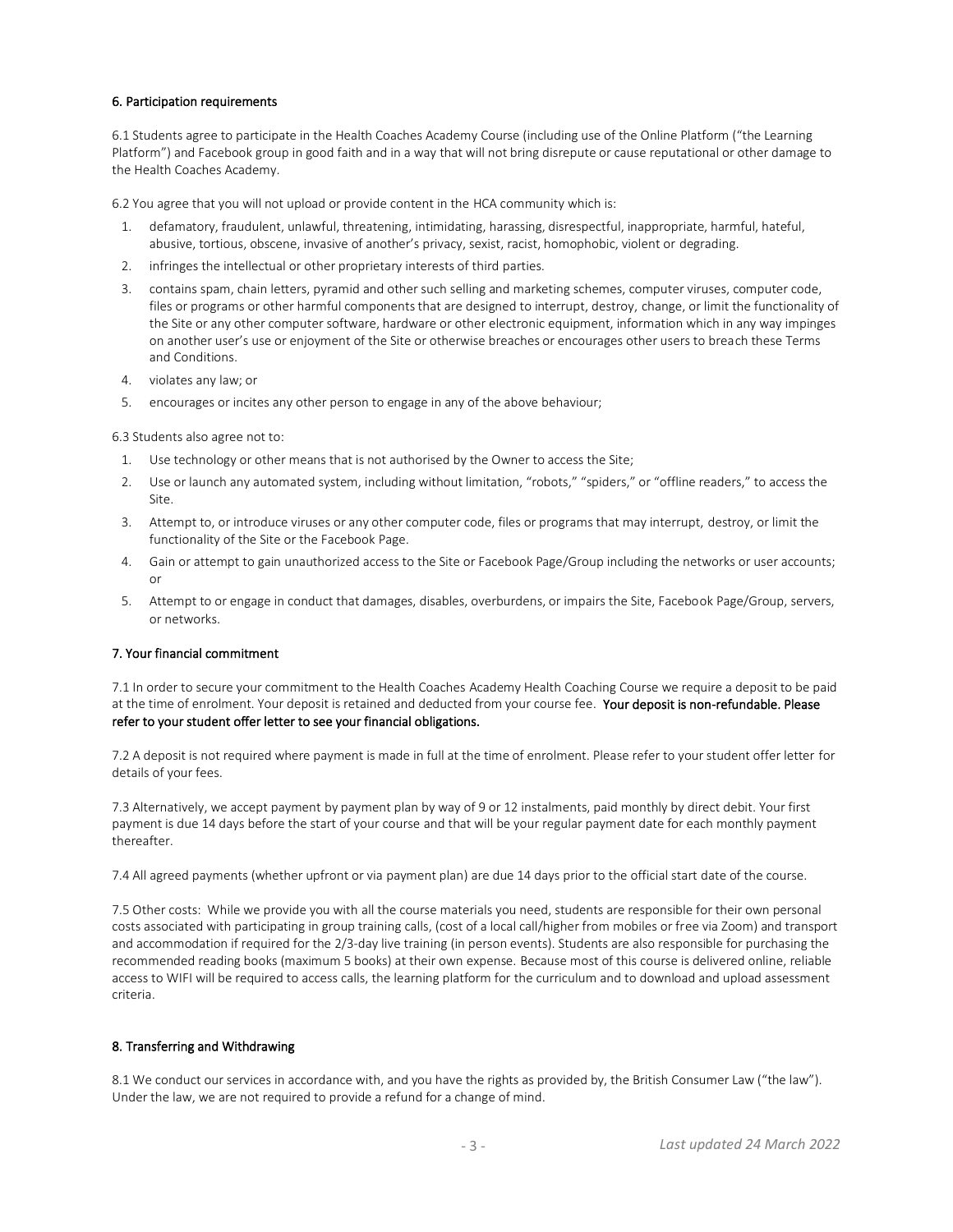8.2 We naturally understand that occasionally unforeseen circumstances dictate the necessity for a different course of events. In this instance, please write to Director Alison Jones [alison@healthcoachesacademy.com](mailto:alison@healthcoachesacademy.com)

8.3 *Withdrawal Period and Cancellations.* The Health Coaches Academy (Health Coaching Course commences when you gain access to the Orientation Module. You have a 14-day withdrawal period from after enrolment into the orientation module. No refunds will be processed after the 14-day withdrawal period. All students are liable for the full fees whether payment is upfront or via installment. If you wish to withdraw within the first 14 days, please write to: [alison@healthcoachesacademy.com](mailto:alison@healthcoachesacademy.com) an[d studentsupport@healthcoachesacademy.com](mailto:studentsupport@healthcoachesacademy.com)

8.4 You acknowledge that, if necessary, the Health Coaches Academy will engage the services of a Debt Collection Agency to pursue any owed fees from your course tuition that are outstanding and that if this is required you will be liable for the agency fees charged to do this.

8.5 We reserve the right to remove you from the Health Coaches Academy course if you are in arrears and/or failing to be in communication with us about owed funds. You will be reinstated after you pay your owed fees. There will be no removal from the course without communication and there will be opportunities to liaise with us regarding your owed fees.

8.6 Withdrawing at any time means you will not be eligible to call yourself a Health Coaches Academy Certified Health Coach.

8.7 *Transferring.* In certain circumstances it may be possible to transfer to another intake, at a later date, without forfeiting your fees, although fees will still be payable in full under the agreed original terms. In this circumstance, please discuss this with your Tutors and email with full details of the reasons for wishing to transfer to studentsupport@healthcoachesacademy.com

### 9. Certification

9.1 When you graduate from the Health Coaches Academy Health Coaching Course you can refer to yourself as a Certified / Trained / Qualified Health Coach. Some people choose to do this training for the benefit of their own health, the health of their families and friends, personal growth and development, rather than build a Health Coaching practice. You are free to use this training in whatever way suits you and within the laws that govern the country of your residence

To achieve your diploma and become a qualified Health Coach, you need to:

- complete *all* required coursework
- achieve required contact hours
- complete required number of coaching hours
- undertake 32 sessions of Case Studies and complete all related documentation
- be assessed as 'meeting the required standard' at each stage

To receive your Diploma all of the above steps must be completed. It is your responsibility to be aware of these requirements and undertake them within the agreed timeframe.

Once certified you will receive:

- Your Health Coaching Diploma Certificate
- Your Health Coach seal for your website and marketing materials
- Your DONE FOR YOU Coaching Programmes, Materials and Tool Kit

#### 10. Warranties and Indemnities

10.1 We cannot warrant that the Website or Facebook page will be uninterrupted or error-free or that the Site, it's content or the server are free of viruses or other harmful components. The Health Coaches Academy maintains current anti-virus software, however to the extent provided by law, cannot guarantee against third party interference or that the Website or its content will be compatible with third-party software or hardware. The Health Coaches Academy is not liable for any default due to an act of God, war, terrorism, strike, lock-out, industrial action, fire, flood, storm or another event beyond the Owner's reasonable control.

10.2 You agree to indemnify the Academy, its partners, licensors, affiliates, contractors, officers, employees and agents for any claim arising directly or indirectly from your acts and omissions in using the Academy website and Facebook page pursuant to the terms of the Agreement.